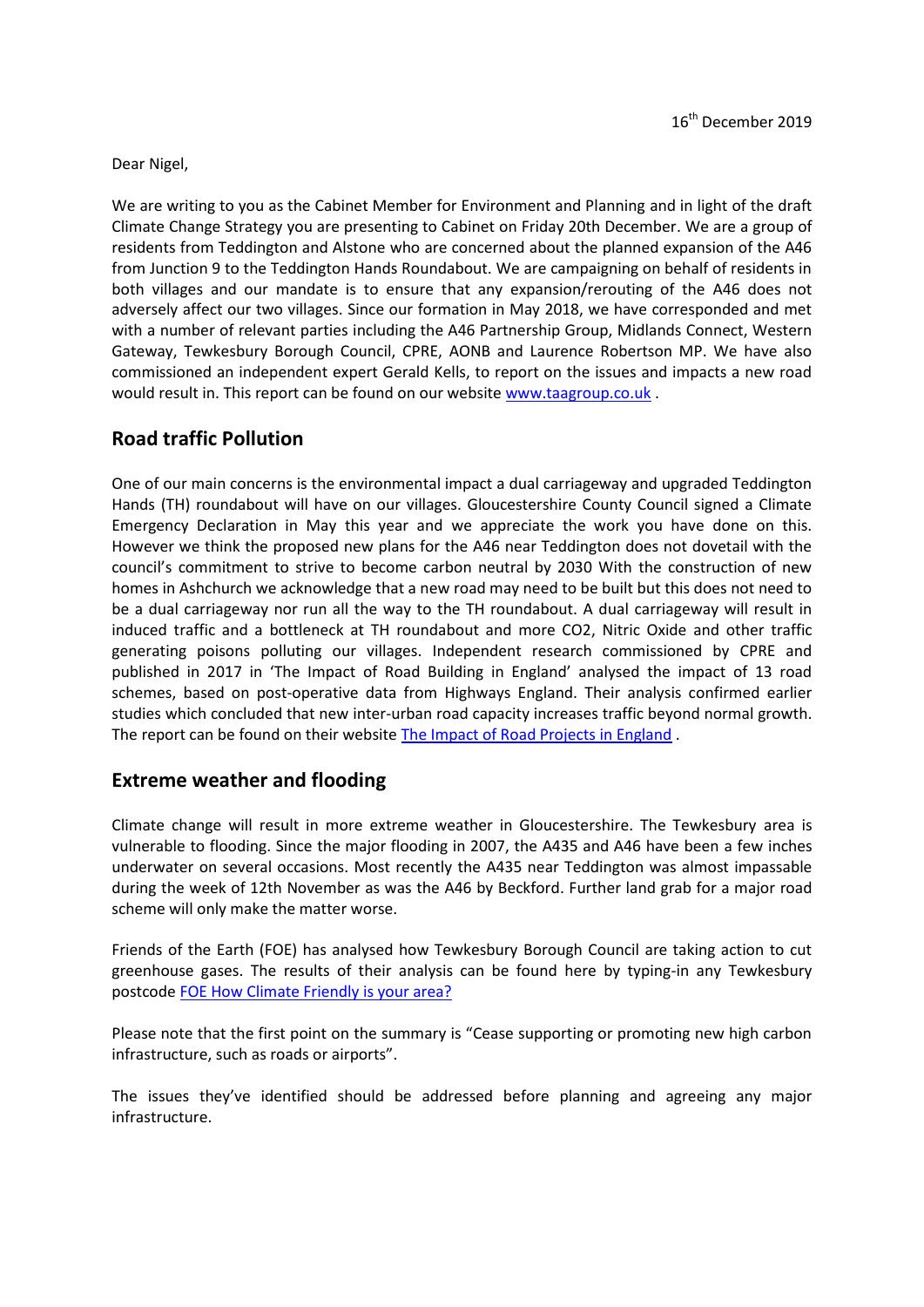### **Noise pollution**

Noise pollution affecting our villages is a major concern to us. The prevailing wind direction (westerly) results in considerable noise already. Further traffic, especially HGVs, will make this intolerable. Also any increase in speed limits would exacerbate the noise due to the increase in vehicle speed. The wind direction results in our villages suffering more acutely than the proximity would suggest and therefore it is imperative that any bypass of the new Ashchurch Town joins the A46 as far west of the TH roundabout as possible.

Not only is road noise unpleasant but it is increasingly recognised as being harmful to health. An article published in The Guardian on 3/7/2018 written by Richard Godwin states: "There's consistent evidence that road traffic noise leads to heart attacks," says Dr Yutong Samuel Cai, an epidemiologist at Imperial College London. He recently analysed the health data of 356,000 people in Britain and Norway and found that long-term exposure to traffic noise affects our blood biochemistry, over and above the effects of exhaust fumes."

A book published by The Royal Society of Chemistry, titled "Environmental Impacts of Road Vehicles" has a chapter "Cardiovascular Health Effects of Road Traffic Noise" which can be found here [Environmental Impacts of Road Vehicles](https://pubs.rsc.org/en/content/chapter/bk9781782628927-00107/978-1-78801-022-1) .

There are many other examples.

# **Biodiversity and trees**

Land grab for major infrastructure projects and the subsequent construction is a sure-fire way of destroying biodiversity and the very plants and trees that protect our environment by removing CO2 from the air. Furthermore, open fields and woodland are vital to support wildlife. This is not something that we, in Teddington and Alstone, want and believe that most people are now aware that we need to reduce journeys in the car to be 'green'. There are many ways to reduce congestion and our Councils should be doing everything in their power to do this. We should be encouraging walking by having safe footpaths, many more miles of cycle paths, a better, more reliable rail service, improved bus services, where possible encouraging companies to allow home working and encourage companies to promote lift sharing reducing congestion at peak times.

Please see this example of how innovation and will, can help reduce car journeys, emissions and save money as well FOE - [Car Sharing In Warwickshire](https://takeclimateaction.uk/solutions/car-sharing-how-warwickshire-curbing-vehicle-emissions) .

Ultimately, any new roads, especially dual carriageways would only encourage car use at a time when we need to reduce the amount of car journeys. Affordable, regular public transportation services along the A46 will reduce the amount of congestion, negating the need for potentially unnecessary new roads.

# **Area of Outstanding Natural Beauty (AONB)**

Teddington is dissected by an AONB and the part that isn't in an AONB has been designated a Special Landscape Area. We have been in correspondence with the AONB in Gloucestershire and were interested to hear that their scope of influence extends to cover areas that affect the AONB, i.e. they can influence development that lies outside of an Area of Outstanding Natural Beauty if the development detrimentally affects that area.